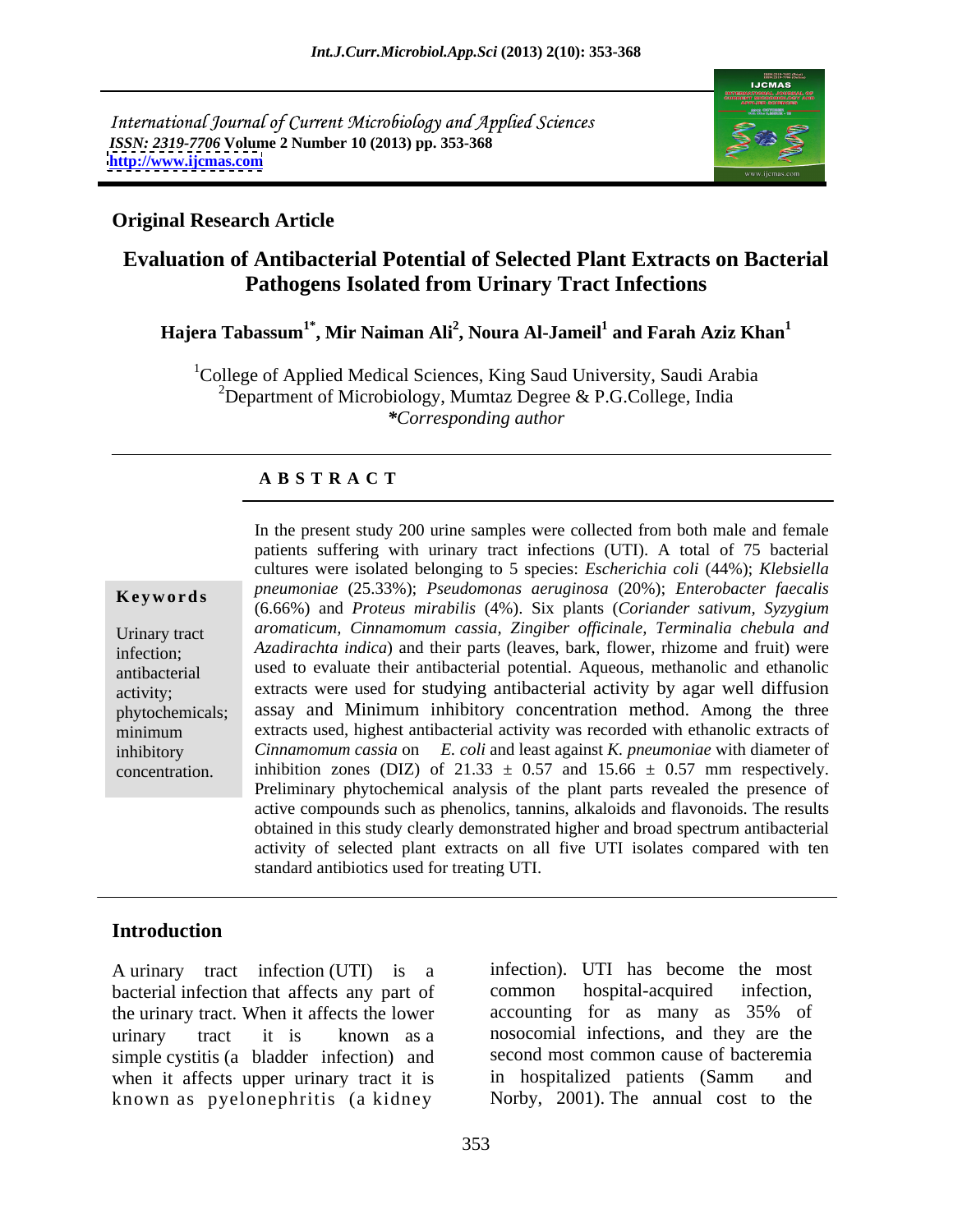health care system of the United States major health problem worldwide. In the attributable to community-acquired UTI alone is estimated to be approximately reports in the scientific literature on the \$ 1.6 billion (Foxman, 2002). UTIs are inappropriate use of antimicrobial agents among the most common bacterial and the spread of bacterial resistance infections which are prevalent among microorganisms causing UTIs extraintestinal and affecting people of all (Tenver and McGowanJr, 1996; Kurutepe ages from neonates to geriatric age group *et al.*, 2005). (Kunin, 1994). Worldwide, about 150 million people are diagnosed with UTI of healthy women suffer with UTI in women than men, which may be either<br>due to anatomical predisposition or mucopolysaccharide lining or other host only 1% have gained recognition by

positive *Staphylococcus* sp. plays a role in urinary tract infections (Iroha, 2009). The Usui Abe, 1994), 40% (Nunezsanchez *et* 2007). There are several reports on the

diarrheal diseases, urinary tract infections (Somchit et al., 2003; Santos et al., etc. According to Goldman and Huskins improper and uncontrolled use of many obtaining variety of drugs (Santos et al., antibiotics resulted in the occurrence of 2005). These evidences contribute to

major health problem worldwide. In the last 3 decades, there have been a lot of reports in the scientific literature on the inappropriate use of antimicrobial agents *et al*., 2005).

each year. It is estimated that about 35% infection at some stage in their life. About introduction of antibiotics and other 5% of women each year suffer with the modern drugs. The antimicrobial efficacy problem of painful urination (dysuria) and attributed to some plants in treating frequency. The incidence of UTI is greater diseases has been beyond belief. It is used about 10% of all flowering plants on urothelial mucosal adherence to the earth to treat various infections, although factors (Schaffer *et al*., 2001). modern scientists (Kafaru, 1994). Owing The most common cause of UTI is Gram infectious diseases, search for plants negative bacteria that belong to the family containing antimicrobial substances is Enterobacteriaceae. Members of this frequent (Betoni *et al*., 2006). Plants are family include *E.coli*, *Klebsiella,*  rich in a wide variety of secondary *Enterobacter* and *Proteus*. Also Gram the infection (Kunin, 1997). *E.coli* is one to have antimicrobial properties (Lewis of the most common bacteria capable of and Ausubel, 2006). A number of causing infection in humans, particularly phytotherapy manuals have mentioned frequency of *E.coli* in urine samples varies infectious diseases due to their fewer side in different studies from 32% (Okada and effects and reduced toxicity (Lee et al., *al*., 1999) and 75% (Goldstein, 2000). antimicrobial activity of different herbal Nowadays, drug resistance is a huge *al*., 2005). Many plants have been found to growing problem in treating infectious cure gastrointestinal disorders, respiratory diseases like malaria, tuberculosis, diseases and cutaneous infections (Goldman and Huskins, 1997) the plants would be the best source for antimicrobial resistance, which became a support and quantify the importance ofFor thousands of years, natural products have been used in traditional medicine all over the world and predate the estimated that local communities have used about 10% of all flowering plants on only 1% have gained recognition by to their popular use as remedies for many metabolites such as tannins, alkaloids and flavonoids, which have been found in vitro various medicinal plants for treating effects and reduced toxicity (Lee *et al*., 2007). There are several reports on the extracts (Islam *et al*., 2008; de Boer *et*  diseases and cutaneous infections (Somchit *et al*., 2003; Santos *et al*., 1995). According to WHO, medicinal obtaining variety of drugs (Santos *et al*., 2005). These evidences contribute to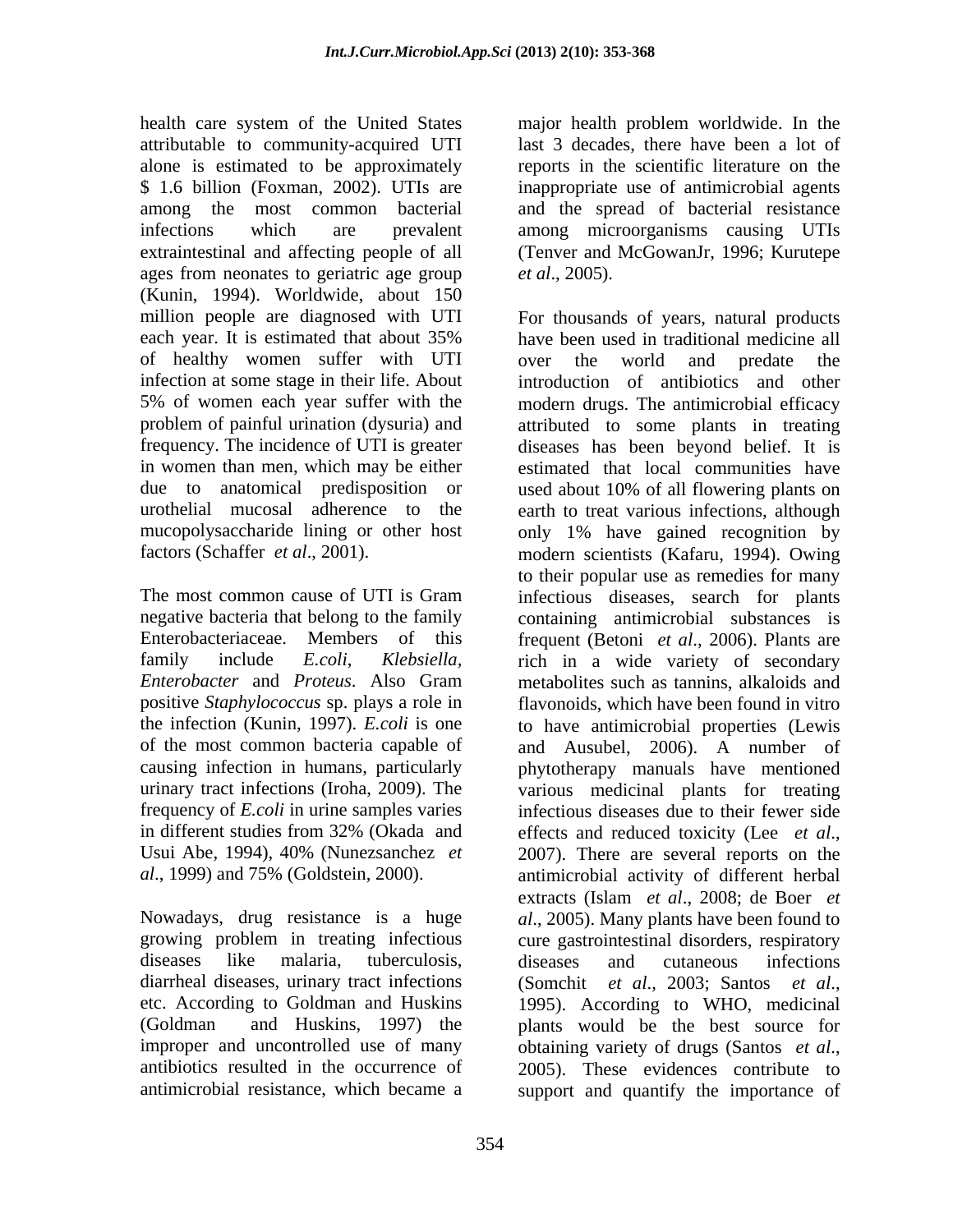screening natural products. Keeping in view the growing problem with UTIs and drug resistance, the present study was **Isolation and identification of UTI**  undertaken with an objective to find more **bacterial pathogens** efficient antibacterial agents of plant

### **Collection of urine samples**

and female patients admitted in hospitals<br>that a physiological and biochemical<br>that LIT methods many polleted from the physiological and biochemical different hospitals and laboratories in Hyderabad, India. Guidelines for proper specimen collection were given to all<br>notifity, catalase production, acid patients on a printed card (Forbes BA *et* motify, catalase production, action<br>and production in glucose, oxidation*al*., 2007). Before collecting a sample, the women were instructed to swab the vulvae and men to retract the foreskin and cleanse containers. Samples were transported to laboratory in an ice cold condition by adding boric acid at a final bacteriostatic concentration of  $1.8\%$  without delay  $(Dxy)$ . (Porter and Bordie , 1969).

All urine samples were subjected to  $Syzygium$  aromaticum (flower), colony count by Urine Dip Slide method dip slide is immersed in urine sample so that both of the agars are completely collected based on ethnomedical covered by the sample; slide is removed from the sample, drained to remove any excess sample and incubated at  $35 \pm 2^{0}$  C for 16 - 24 hrs. After incubation the dip slide is compared with the comparison chart provided. Equal or more than  $10<sup>4</sup>$ CFU/ml of a single potential or two potential pathogens interpreted as positive UTI and a result of  $10^2 - 10^4$  CFU/ml was repeated. A less than  $10^2$  CFU/ml was  $2$  CFU/ml was

interpreted as negative UTI.

# **bacterial pathogens**

origin. For isolation of UTI bacterial strains, loop **Materials and Methods** Mac Conkey agar, Blood agar and Materials and Methods A total of 200 urine samples from male due to UTI problems were collected from the physiological and proclientical the glans penis. Mid stream urine was  $V^{O}$ ges-rios auch test (VF) and hydrogen collected in sterile wide mouthed surface production. The bacterial isolates full of urine samples were streaked on Nutrient agar plates (Hi Media, India & Merck, Germany) and incubated at  $37\pm 2^0$ 0 C for 24 hrs. After incubation colonies were selected and characterized on the basis of morphological, cultural, physiological and biochemical characteristics (Mac Faddin, 2000). A presumptive identification was performed by Gram staining, oxidase activity, motility, catalase production, acid production in glucose, oxidationfermentation (OF) test (glucose lactose and sucrose fermentation), Indole test, Voges-Proskauer test (VP) and hydrogen sulfide production. The bacterial isolates were identified with the help of Bergey's Manual of Systematic Bacteriology (Kreig and Holt, 1984) and PIB computer kit (Bryan, 1993).

### **Plant material**

**Colony count of urine samples** A total of 6 plants and their parts: (VWR International BVBA, Leuven). The *officinale* (rhizome), *Terminalia chebula*  $\overline{C}$  specimens were identified by Prof. Dr. S.  $\frac{4}{4}$   $\frac{64}{3}$   $\frac{64}{3}$   $\frac{64}{3}$   $\frac{64}{3}$   $\frac{64}{3}$   $\frac{64}{3}$   $\frac{64}{3}$   $\frac{64}{3}$   $\frac{64}{3}$   $\frac{64}{3}$   $\frac{64}{3}$   $\frac{64}{3}$   $\frac{64}{3}$   $\frac{64}{3}$   $\frac{64}{3}$   $\frac{64}{3}$   $\frac{64}{3}$   $\frac{64}{3}$   $\frac{64}{3}$   $\$  $^{2}$  10<sup>4</sup> CEU/ml wes  $10^4$  CFU/ml was India  $^{4}$  CFU/ml was India *Coriander sativum* (leaves), Clove *Syzygium aromaticum* (flower), *Cinnamomum cassia* (bark), *Zingiber*  (fruit), *Azadirachta indica* (fruit) were collected based on ethnomedical importance from different areas in and around Hyderabad, (A.P), India. All Varalaxmi, Head Dept. of Botany, Govt. City College, Hyderabad, India. The voucher specimens have been maintained in Department of Microbiology, Mumtaz Degree and P.G College, Hyderabad, India.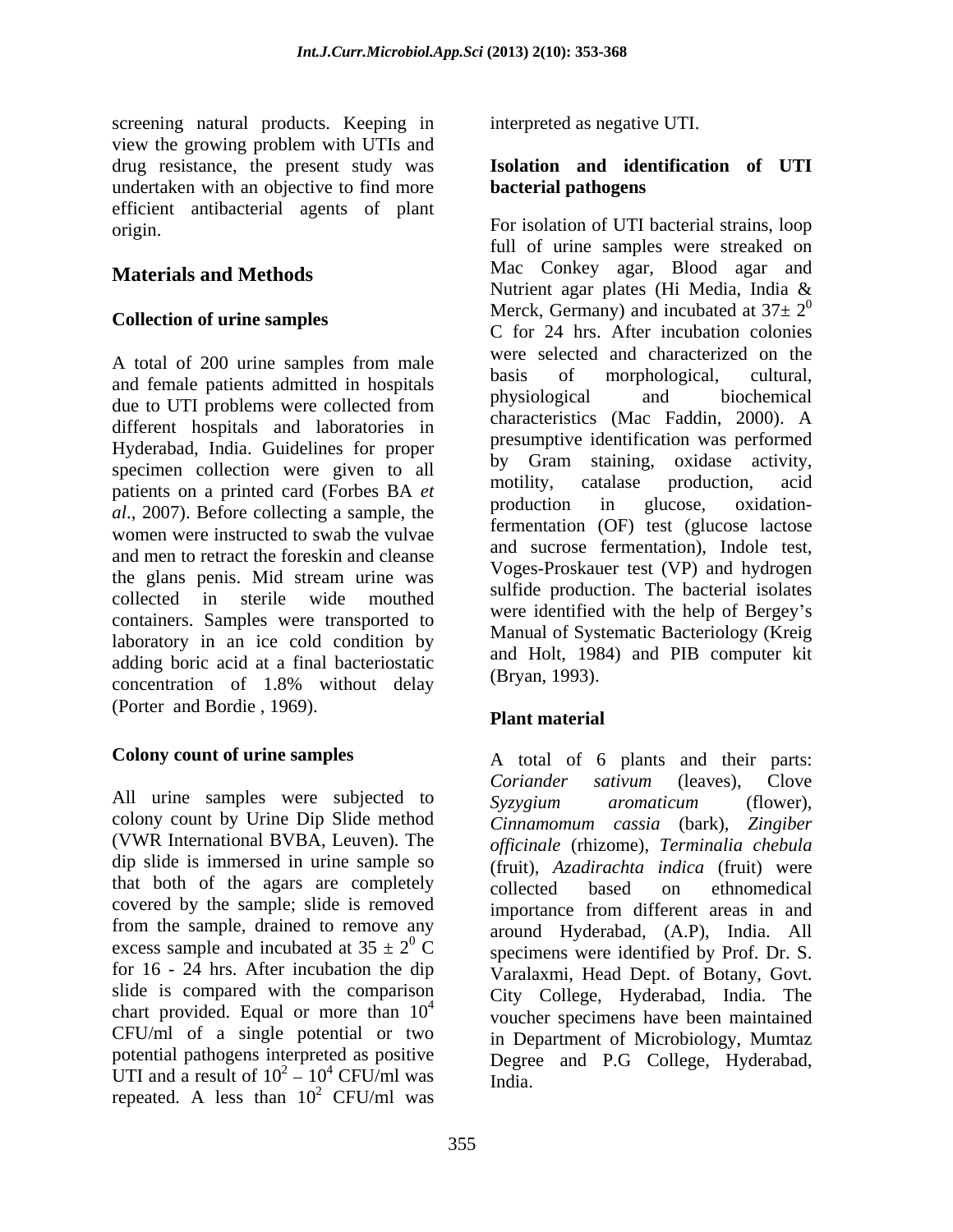All plant parts were washed with distilled Agar well diffusion assay (Perez et al., water dried in shade, grinded to fine 1990) was the key process used to evaluate

For aqueous extraction 10g of air dried powder was mixed well in 100ml distilled water with constant stirring for 30 minutes. The solution was kept at room temperature for at least 24h and then filtered using muslin cloth. The filtrate was centrifuged at 5000 rpm for 15 places minutes. The supernatant was again filtered using Whattman's Filter No. 1 under strict aseptic conditions. The filtrate was collected in fresh sterilized glass tubes and stored at  $4^{\circ}$ C until use. Aqueous expressed in terms of the mean of diameter<br>of inhibition zone (DIZ) in mm  $\pm$  SD, extract was prepared in final concentration<br>of 100 ma/ml  $\frac{1}{2}$  for  $\frac{1}{2}$  for  $\frac{1}{2}$  for  $\frac{1}{2}$  for  $\frac{1}{2}$  for  $\frac{1}{2}$  for  $\frac{1}{2}$  for  $\frac{1}{2}$  for  $\frac{1}{2}$  for  $\frac{1}{2}$  for  $\frac{1}{2}$  for  $\frac{1}{2}$ 

### **Extraction using Organic Solvents**

mixed with 100ml organic solvent (ethanol gentamycin, norrioxacin, nitroturantoin, <br>nalidixic acid, trimethoprim-sulpha and methanol). The mixtures thus obtained were filtered through muslin cloth and then re-filtered by passing through Whattman's filter No. 1. The filtrates were then concentrated by complete evaporation of solvent at room temperature to yield the pure extract. Stock solutions of crude **Assessment of**<br> **Concentration** extracts were prepared by mixing well the appropriate amount of dried extracts with appropriate solvent to obtain a final concentration of 100 mg/ml. Each solution<br>examined by standard two-fold was stored at  $4^{\circ}$ C after collecting in  $\frac{1}{2}$  examined by standard two-lold sterilized glass tubes until use.

### **Preparation of extracts Antibacterial Susceptibility Assay**

powder and stored in airtight containers at the antibacterial potential of plant extracts. room temperature in dark until used. The Extracts were first sterilized by sterile powdered samples were subjected to membrane syringe filter (pore size 0.45 extraction by the following method of  $\mu$ m, manufactured by Pall Life Sciences). Gupta *et al*. (2009). Petri dishes (100mm) containing 18ml of **Aqueous extraction** approximately room modulum or bacterial of  $100 \text{ mg/ml}$ . 10g of air dried powder was thoroughly antibiotics (ampicillin, ciprofloxacin, Agar well diffusion assay (Perez *et al*., 1990) was the key process used to evaluate Mueller Hinton Agar were seeded with approximately 100 $\mu$ l inoculum of bacterial strain (inoculum size was adjusted so as to deliver a final inoculum of approximately  $10^8$  CFU/ml). Media was allowed to solidify. Wells of 6mm diameter were cut into solidified agar media using a sterilized cup-borer. 100µl of each extract was poured in the respective well and the plates were incubated at 37°C overnight. experiment was performed in triplicate under strict aseptic conditions to ensure consistency of all findings. The antibacterial activity of each extract was expressed in terms of the mean of diameter of inhibition zone (DIZ) in mm  $\pm$  SD, produced by each extract at the end of incubation period. Organic solvents used in preparation of extracts were also used as negative controls during the study. Ten (10) commercially available standard antibiotics (ampicillin**,** ciprofloxacin, gentamycin, norfloxacin, nitrofurantoin, nalidixic acid, trimethoprim-sulpha methoxazole, clotrimazole, cefotaxime, and tetracycline) were also used in the present study for testing the susceptibility of isolated UTI pathogens.

### **Assessment of Minimum Inhibitory Concentration**

MIC (minimum inhibitory concentration) of active extracts thus obtained was further examined by standard two-fold microdilution broth methodology (NCCLS, USA, 1998). A stock solution of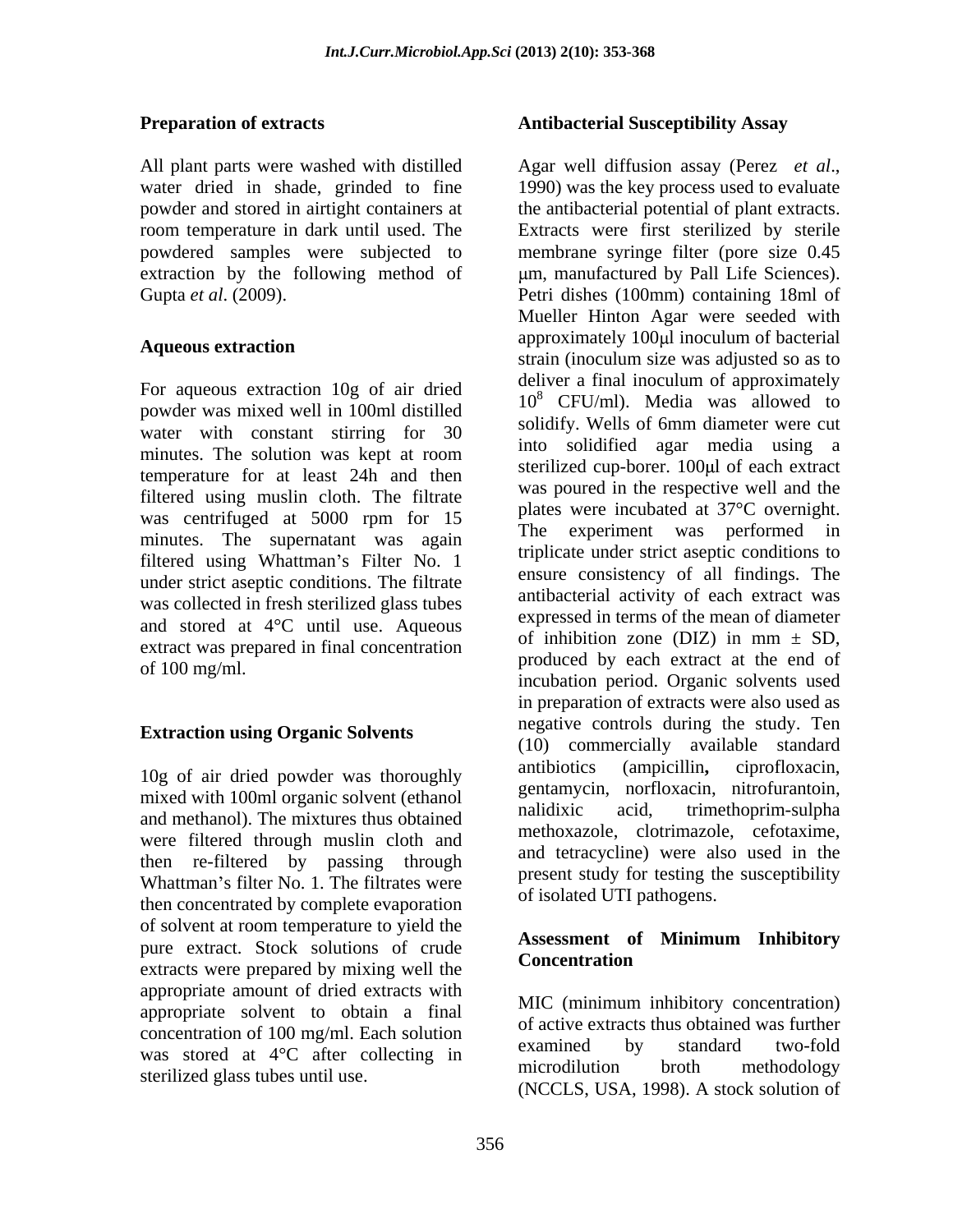each active extract was serially diluted in The samples. The isolates were 100, 50, 25, 12.5, 6.25, 3.12, 1.56, 0.78 CFU/ml in each well. Microtiter plates were then kept at 37°C for an overnight of bacterial strain using reflective viewer. *Pseudomonas aeruginosa* (20%);

Phytochemical analysis of the extracts was (2003). By this analysis, the presence of highest degree of resistance to alkaloids, flavonoids, tannins, saponins, steroids and glycosides were tested. effortaxime which are commonly

statistically and values were expressed as

In the present study 150 patients out of 200 were shown to be urine culture positive as their colony count was equal or<br>more than  $10^4$ . The demographic more than 10<sup>4</sup>. The demographic antibacterial activities (DIZ values) of characterization of the patients showed<br>that the majority of them (200) were extracts have shown moderate that, the majority of them (80%) were living in urban area. Significant proportion were females (73.3%) , 90 in the age group of 19 to 39 years (60%), 115 married (76.6%) and 72 were either illiterate or capable of read and write plants with DIZ values in range of 5.7  $\pm$  (48%). The age range of the patients was 0.60 and 11.6  $\pm$  0.57 mm and 3.67  $\pm$  0.58 (48%). The age range of the patients was between 15-60 years (Table-1). Seventy<br>bacterial isolates were isolated from 150 bacterial isolates were isolated from 150 aqueous extracts of other plants Coriander

96-wells microtiter plate with Mueller characterized and identified by studying Hinton broth to obtain a concentration of different properties as mentioned in mg/ml. A standardized inoculum for each characteristics were cross checked with bacterial strain was prepared so as to give those of standard manuals (Mac Faddin FJ an inoculum size of approximately 5 x  $10^5$  2000, Kreig RN & Holt GJ 1984 and incubation. Following incubation, the MIC belong to 5 species (Table-2). Of these was calculated as the lowest concentration *Escherichia coli* is the predominant one of the extract inhibiting the visible growth (44%); *Klebsiella pneumoniae* (25.33%); **Phytochemical Analysis** mirabilis (4%) as depicted in Figure-1. urine samples. The isolates were materials and methods. The identification characteristics were cross checked with Bryan TN 1993). The biochemical characteristics revealed that, these isolates *Pseudomonas aeruginosa* (20%); *Enterobacter faecalis* (6.66%) and *Proteus* 

carried out by using methods as described susceptibility testing it was observed that by Harborne (1998) and Kolkate *et al*. all the bacteria isolated from UTI showed several phytochemicals like phenolics, gentamycin, nalidixic acid, trimethoprim- **Statistical Analysis** 3). The antibiotics which were effective up Results obtained were analyzed norfloxacin and tetracycline. *mirabilis* (4%) as depicted in Figure-1.<br>Based on the results obtained from highest degree of resistance to sulphamethaoxazole, clotrimazole and cefotaxime which are commonly prescribed drugs for UTI treatment (Table to some extent were ampicillin, norfloxacin and tetracycline.

 $Mean \pm SD$ . Results obtained for antibacterial studies **Result and Discussion** ethanolic and methanolic extracts of plants reveal following findings. Aqueous, exhibited antibacterial activity towards all five isolated UTI pathogens, with more activity observed with ethanolic extracts. There was significant variation in the different plant extracts. The aqueous extracts have shown moderate antibacterial effect on isolated UTI pathogens. High antibacterial activity was recorded for *Zingiber officinale* and *Syzygium aromaticum* compare to other plants with DIZ values in range of  $5.7 \pm$ 0.60 and  $11.6 \pm 0.57$  mm and  $3.67 \pm 0.58$ and  $11.0 \pm 0.60$  mm respectively. The aqueous extracts of other plants *Coriander*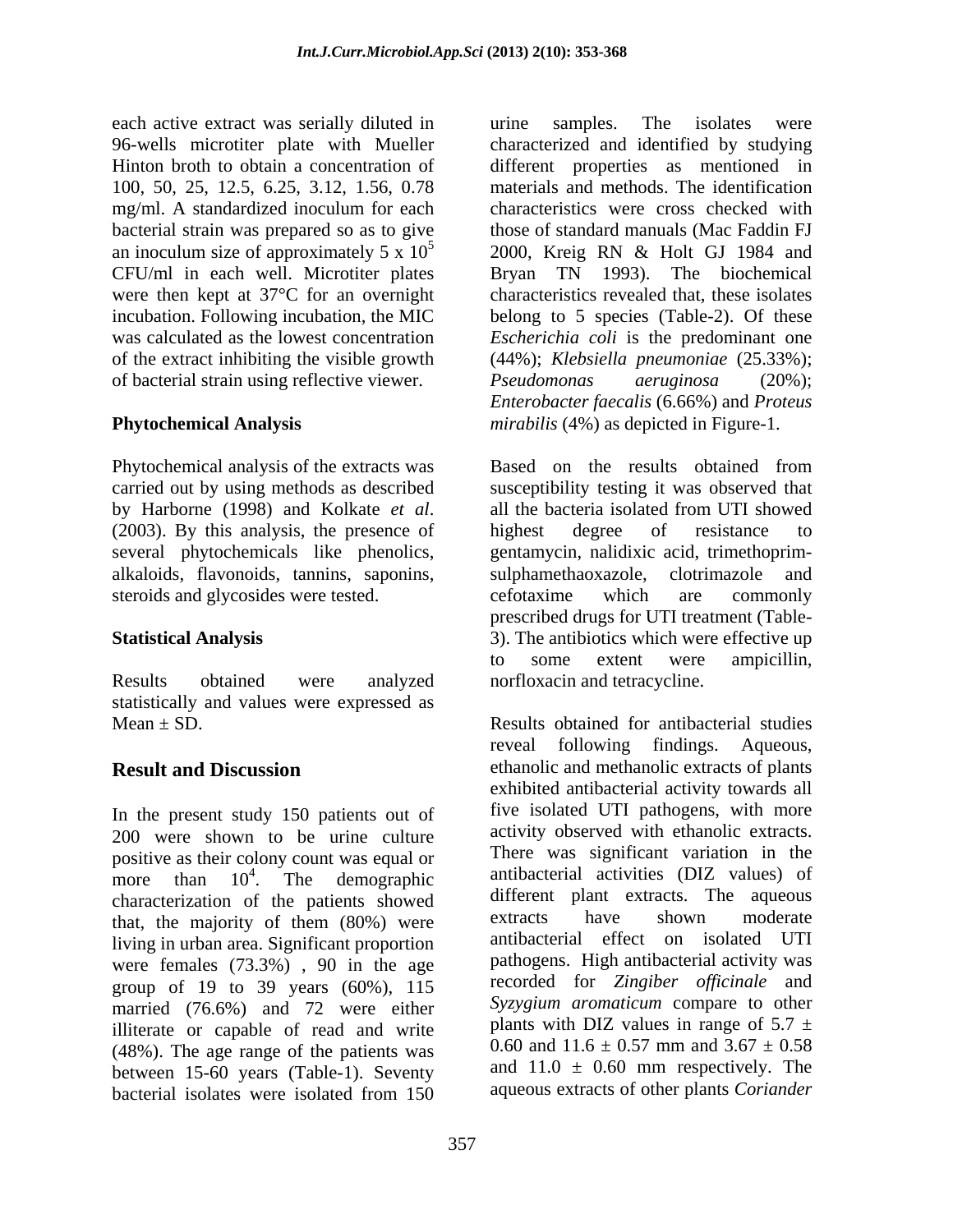*sativum, Cinnamomum cassia* and *pneumoniae* (15.66 ± 0.57 mm). The

The methanolic extracts of all the plants are next higher activity was observed for have shown good antibacterial effect *Syzygium aromaticum*, Z*ingiber of icinale,* against the UTI isolates (Table-5). The Azadirachta indica and Coriander sativum most effective antibacterial activity was but with higher DIZ values than obtained recorded for *Cinnamomum cassia* which for methanolic extracts. Among ethanolic has inhibited all 5 UTI isolates. The maximum effect was observed against *E. coli* (DIZ value 19.66  $\pm$  0.57 mm) and DIZ values in range of 6.33  $\pm$  0.57 to least against *K. pneumoniae* (DIZ value 10.0 ± 0.81 mm). *P. aeruginosa* and *P.*  DIZ value of  $18 \pm 0.60$  and  $18.6 \pm 0.57$  flavonoids, phenolics, alkaloids and  $8.33 \pm 0.57$  and  $19.33 \pm 0.57$  mm. The Table-7. Quantitative evaluation of for *E. coli* (19.33  $\pm$  0.57mm), followed by out by microdilution method for (13.66±0.57mm) and least for *K. aeruginosa* and lowest value of 4.66  $\pm$ 

In the present study highest antibacterial activity was exhibited by ethanolic plant  $\pm$  0.57 and 15.66  $\pm$  0.57 mm against UTI *E. coli*  $(21.33 \pm 0.57 \text{ mm})$ , followed by *P*. and extensive use and abuse of  $(17.66 \pm 0.57 \text{ mm})$  and least for *K*.

*Azadirachta indica* have shown less pattern of antibacterial activity shown by antibacterial activity (Table-4). other ethanolic plant extracts was similar to that of methanolic extracts where in, *Azadirachta indica* and *Coriander sativum* extracts lowest antibacterial effect was observed for *Coriander sativum* with a  $14.66 \pm 0.57$  mm.

*mirabilis* were equally inhibited with a The phytochemical studies reveal that mm and *E. faecalis* with  $16 \pm 0.60$  mm tannins are present in all these selected respectively. Second highest antibacterial plants. Steroids are present in all plants activity was observed for *Syzygiym*  except *Zingiber officinale*. Results of other *aromaticum* with a DIZ range between phytochemical constituents are shown in highest antibacterial effect was recorded antibacterial activity (MIC) was carried *P. aeruginosa* (17.66±0.57mm), methanolic and ethanolic extracts. Four *P. mirabilis* (15.7 ± 0.58mm), *E. faecalis* plants out of six were used for studying *pneumoniae* (8.33 ± 0.57 mm). Among all *Coriander sativum*) revealed very low the methanolic plant extracts, lowest antibacterial effect by agar well diffusion antibacterial activity was recorded for method. Figure-2 shows the MIC of *Coriander sativum* which has shown DIZ selected plant extracts: *Cinnamomum*  value of 11.66  $\pm$  0.57 mm against *P*. cassia, Syzygium aromaticum, Azadirachta 0.57 mm against *P. mirabilis*. bacterial UTI isolates. A wide range of flavonoids, phenolics, alkaloids and Table-7. Quantitative evaluation of out by microdilution method for methanolic and ethanolic extracts. Four plants out of six were used for studying MIC, as two plants (*Terminalia chebula* & *cassia, Syzygium aromaticum, Azadirachta indica* and *Terminalia chebula* on five MIC values were recorded depending on the microbial strain.

extracts. Among all plant extracts highest Urinary tract infection is a complicated DIZ values were recorded for problem that continues to present new *Cinnamomum cassia* in the range of 21.33 challenges due to change in the etiology of bacterial isolates (Table-6). Highest urinary pathogens over the years. Factors antibacterial effect was observed against such as the changing in patient population *mirabilis* (20.33 ± 0.57 mm), *P.*  antimicrobial agents could contribute to *aeruginosa* (19.66 ± 0.57 mm), *E. faecalis* changes in the microbial profile of urinary UTI and the antimicrobial resistance of and extensive use and abuse of tract isolates (Mady and Helmi, 2003).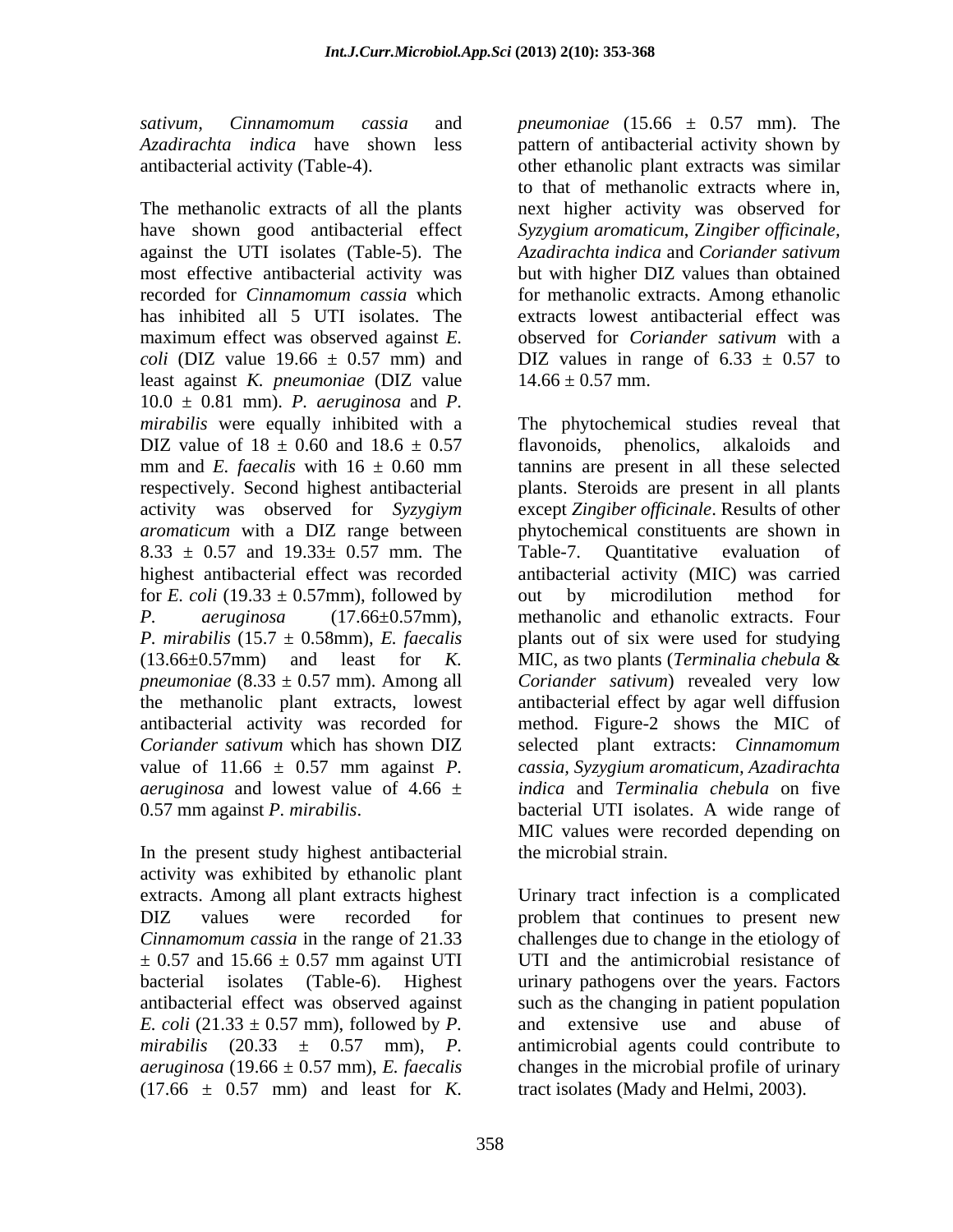| <b>Variables</b>          | <b>Number</b> | Percentage |
|---------------------------|---------------|------------|
| Location                  |               |            |
| Urban                     | 120           | 80.0       |
| Rural                     | 30            | 20.0       |
| <b>Sex</b>                |               |            |
| Male                      | 40            | 26.6       |
| Female                    | 110           | 73.3       |
| <b>Age Categories</b>     |               |            |
| Less or equal to 18 years | 20            | 13.3       |
| 19 to 39 years            | 90            | 60.0       |
| $40$ to 60 years          | 40            | 26.6       |
| <b>Education level</b>    |               |            |
| Illiterate                | 30            | 20.0       |
| Write and read only       | 42            | 28.0       |
| Up to 8 grade             | 20            | 13.3       |
| Up to 12 grade            | 35            | 23.3       |
| University level          | 23            | 15.3       |
| <b>Marital status</b>     |               |            |
| Single                    | 35            | 23.3       |
| Married                   | 115           | 76.6       |

**Table.1** Characteristics of Urine culture positive patients (Hyderabad, India).

**Table.2** Biochemical characteristics of UTI bacterial isolates

| S.No Grams        | <b>TSI</b> |      |      |  |  |  | $\boxed{\phantom{a}}$ Man   Mot   In   MR   VP   Cit   Ur   Oxi   Cat   H <sub>2</sub> S   Identity of |
|-------------------|------------|------|------|--|--|--|--------------------------------------------------------------------------------------------------------|
| Nature Slant Butt |            |      |      |  |  |  | isolates                                                                                               |
|                   |            | Acid |      |  |  |  | E. coli                                                                                                |
|                   |            | Acid |      |  |  |  | $K.$ pneumoniae                                                                                        |
|                   |            | Acio |      |  |  |  | $P.$ aeruginosa                                                                                        |
|                   |            | Acid |      |  |  |  | $E.$ faecalis                                                                                          |
|                   |            |      | $+8$ |  |  |  | P. mirabilis                                                                                           |

TSI- Triple sugar iron; Man-mannitol; Mot- motility; In-indole; MR-methyl red; VP-voges proskaeur; Cit-citrate; Ur-urease; Oxi-oxidase; Cat- catalase; H<sub>2</sub>S-hydrogen sulphide; Oxi-oxidase; Cat-catalase; H<sub>2</sub>S-hydrogen sulphide;  $\cdot$ +':positive '-':negative 's':swarming motility.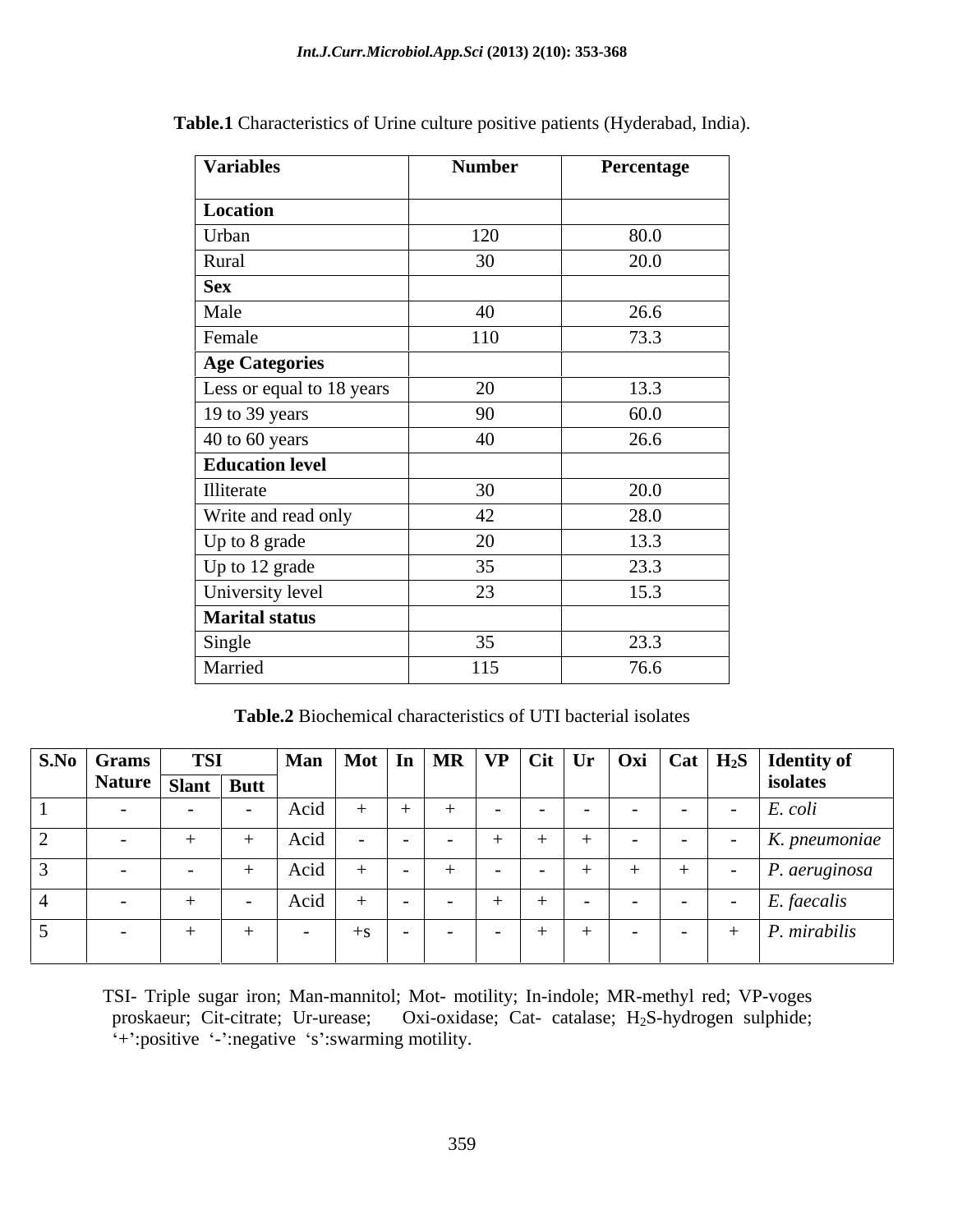|                             |                   |                                                                  | Name of the bacterial isolates |                   |  |
|-----------------------------|-------------------|------------------------------------------------------------------|--------------------------------|-------------------|--|
| <b>Standard Antibiotics</b> |                   | E. coli   K.pneumoniae   P.aeruginosa   E.faecalis   P.mirabilis |                                |                   |  |
| Ampicillin                  | D<br>K            |                                                                  |                                |                   |  |
| Ciprofloxacin               | D<br>$\mathbf{r}$ |                                                                  |                                |                   |  |
| Gentamycin                  | D<br>- LZ         |                                                                  |                                | $\mathbf{D}$      |  |
| Norfloxacin                 |                   |                                                                  |                                |                   |  |
| Nitrofurantoin              | $\mathbf{D}$      |                                                                  |                                | $\sqrt{ }$        |  |
| Nalidixic acid              | $\mathbf{R}$      |                                                                  |                                | $\mathbf{r}$      |  |
| Trimethoprim-               | $\mathbf{R}$      |                                                                  |                                | $\mathbf{D}$<br>K |  |
| sulphamethaoxazole<br>(SXT) |                   |                                                                  |                                |                   |  |
| Clotrimazole                | D                 |                                                                  |                                | $\sqrt{ }$        |  |
| Cefotaxime                  | $\mathbf{D}$<br>K |                                                                  |                                |                   |  |
| Tetracycline                |                   |                                                                  |                                |                   |  |

### **Table.3** Antibacterial susceptibility of isolated bacterial UTI pathogens

R- Resistant S- Sensitive

### **Table.4** Antibacterial activity of Aqueous Plant Extracts on Bacterial UTI Isolates

| <b>AQUEOUS PLANT</b><br><b>EXTRACTS</b> |                 | Diameter of Inhibition Zone (DIZ) in mm                |                 |                 |                                   |
|-----------------------------------------|-----------------|--------------------------------------------------------|-----------------|-----------------|-----------------------------------|
|                                         | E. coli         | K.pneumoniae   P.aeruginosa   E.faecalis   P.mirabilis |                 |                 |                                   |
| Zingiber officinale<br>(rhizome)        | $1.66 \pm 0.57$ | $7.67{\pm}0.58$                                        | $5.70 \pm 0.60$ |                 | $9.67 \pm 0.58$   8.33 $\pm$ 0.58 |
| Syzygium<br><i>aromaticum</i> (flower)  | $6.30{\pm}0.60$ | $3.67 \pm 0.58$                                        | $11.0 \pm 0.60$ |                 | $5.70 \pm 0.60$ 6.67 $\pm 0.58$   |
| Azadirachta indica<br>(fruit)           | $10.0 \pm 1.0$  | $3.67 \pm 0.58$                                        | $4.33 \pm 0.60$ |                 | $5.67 \pm 0.58$ 2.66 $\pm 0.57$   |
| Terminalia chebula<br>(fruit)           | $8.33 \pm 0.57$ | $4.66 \pm 0.57$                                        | $4.66 \pm 0.57$ | $2.66 \pm 0.57$ | $2.66 \pm 0.57$                   |
| Coriander sativum<br>(leaf)             | $3.66 \pm 0.57$ | $5.66 \pm 0.57$                                        | $7.66 \pm 0.57$ | $5.66 \pm 0.57$ | $2.66 \pm 0.57$                   |
| Cinnamomum cassia<br>(bark)             | $4.66 \pm 0.57$ | $2.66 \pm 0.57$                                        | $3.66 \pm 0.57$ | $5.66 \pm 0.57$ | $7.0 \pm 1.0$                     |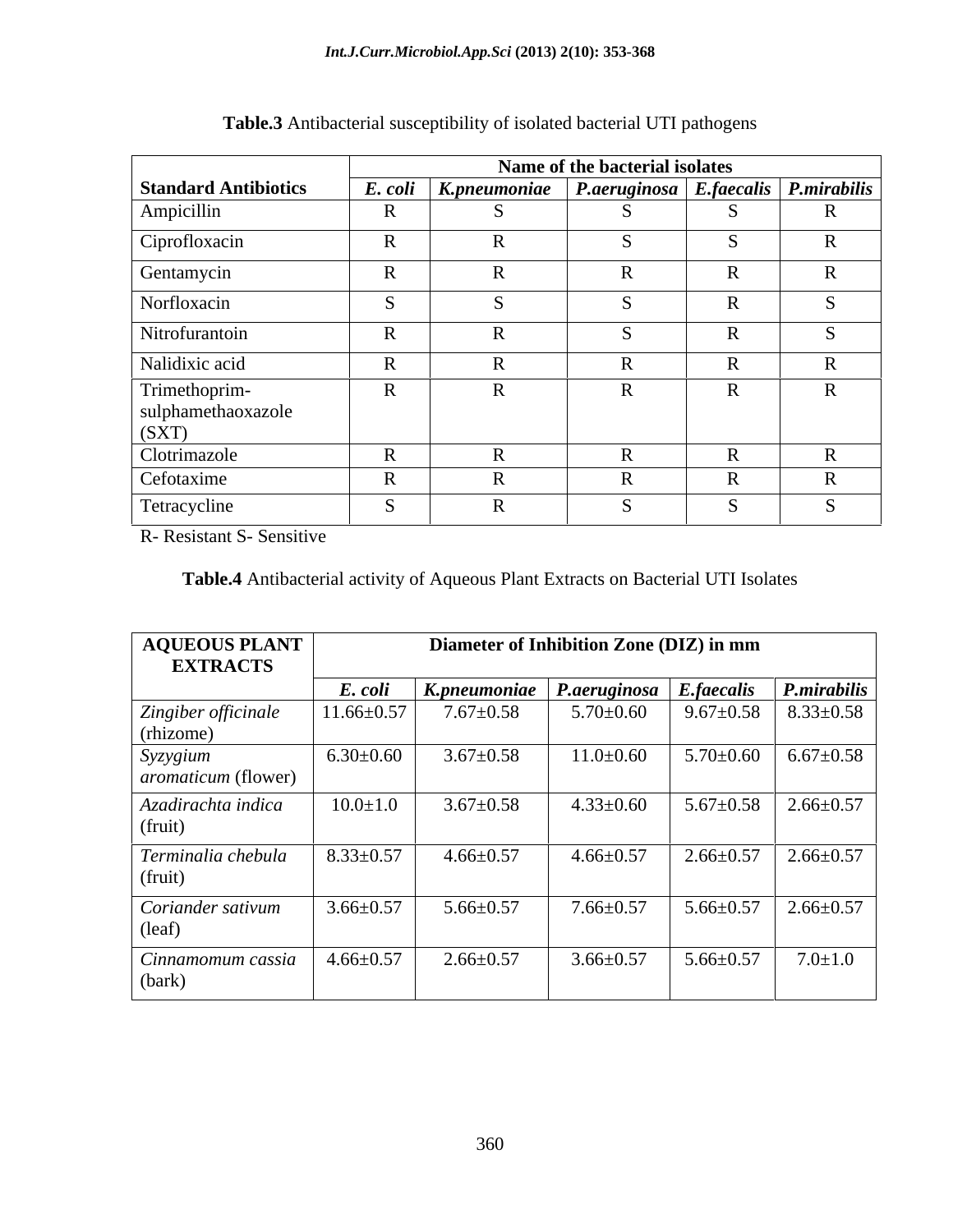| <b>Methanolic Plant</b>                |                  |                 | Diameter of Inhibition Zone (DIZ) in mm  |                  |                  |
|----------------------------------------|------------------|-----------------|------------------------------------------|------------------|------------------|
| <b>Extracts</b>                        | E. coli          |                 | K.pneumoniae   P.aeruginosa   E.faecalis |                  | P.mirabilis      |
| Cinnamomum cassia<br>(bark)            | $19.66 \pm 0.57$ | $10.0 \pm 0.81$ | $18.0 \pm 0.60$                          | $16.0 \pm 0.6$   | $18.6 \pm 0.57$  |
| Syzygium <i>aromaticum</i><br>(flower) | $19.33 \pm 0.57$ | $8.33 \pm 0.57$ | $17.66 \pm 0.57$                         | $13.66 \pm 0.57$ | $15.7 \pm 0.58$  |
| Zingiber officinale<br>(rhizome)       | $17.0 \pm 0.60$  | $7.67{\pm}0.58$ | $16.0 \pm 0.60$                          | $9.67 \pm 0.58$  | $11.66 \pm 0.57$ |
| Azadirachta indica<br>(fruit)          | $15.66 \pm 0.57$ | $5.66 \pm 0.57$ | $11.66 \pm 0.57$                         | $11.66 \pm 0.57$ | $7.66 \pm 0.57$  |
| Terminalia chebula<br>(fruit)          | $13.66 \pm 0.57$ | $9.33 \pm 0.57$ | $9.66 \pm 0.57$                          | $5.66 \pm 0.57$  | $4.66 \pm 0.57$  |
| Coriander sativum<br>(leaf)            | $8.66 \pm 0.57$  | $4.66 \pm 0.57$ | $11.66 \pm 0.57$                         | $5.66 \pm 0.57$  | $4.66 \pm 0.57$  |

**Table.5** Antibacterial activity of Methanolic Plant Extracts on Bacterial UTI Isolates

## **Table.6** Antibacterial activity of Ethanolic Plant Extracts on Bacterial UTI Isolates

| <b>Ethanolic Plant</b>                 |                  | Diameter of Inhibition Zone (DIZ) in mm |                                         |                                    |                                    |
|----------------------------------------|------------------|-----------------------------------------|-----------------------------------------|------------------------------------|------------------------------------|
| <b>Extracts</b>                        | E. coli          | K.pneumoniae                            | $\vert$ P.aeruginosa $\vert$ E.faecalis |                                    | $\sum_{n=1}^{\infty}$ P.mirabilis  |
| Cinnamomum cassia<br>(bark)            | $21.33 \pm 0.57$ | $15.66 \pm 0.57$                        | $19.66 \pm 0.57$                        | $17.66 \pm 0.57$                   | $20.33 \pm 0.57$                   |
| Syzygium<br><i>aromaticum</i> (flower) | $19.66 \pm 0.57$ | $13.66 \pm 0.57$                        | $17.66 \pm 0.57$                        | $18.33 \pm 0.57$   $18.7 \pm 0.58$ |                                    |
| Zingiber officinale<br>(rhizome)       | $20.0\pm0.60$    | $9.0 \pm 1.0$                           | $17.0 \pm 0.60$                         |                                    | $15.7 \pm 0.58$   $14.33 \pm 0.57$ |
| Azadirachta indica<br>(fruit)          | $18.66 \pm 0.57$ | $9.33 \pm 0.57$                         | $14.7 \pm 0.58$                         | $7.66 \pm 0.57$                    | $18.33 \pm 0.57$                   |
| Terminalia chebula<br>(fruit)          | $17.66 \pm 0.57$ | $7.33 \pm 0.57$                         | $14.33 \pm 0.57$                        | $7.66 \pm 0.57$                    | $18.33 \pm 0.57$                   |
| Coriander sativum<br>(leaf)            | $11.66 \pm 0.57$ | $6.33 \pm 0.57$                         | $9.66 \pm 0.57$                         |                                    | $7.33 \pm 0.57$   14.66 $\pm$ 0.57 |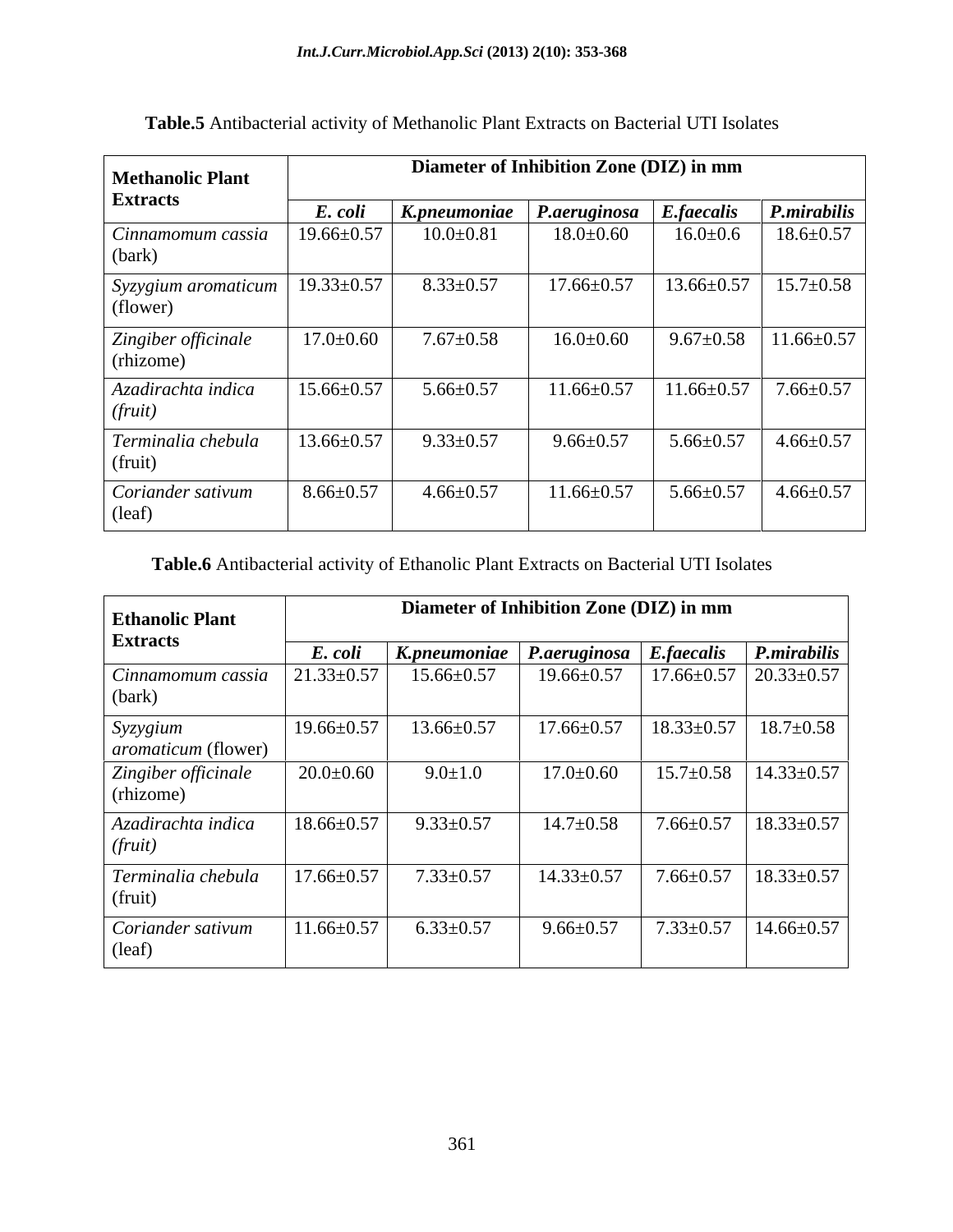| <b>PLANT EXTRACTS</b>   TAN   ALK   FLAV   SAP   GLY   STER   PHEN   |     |  |     |               |  |
|----------------------------------------------------------------------|-----|--|-----|---------------|--|
| Coriander sativum<br>(leaf)                                          |     |  | $+$ |               |  |
| $\begin{array}{c} \nSyzygium\ aromaticum \\ \n(flower)\n\end{array}$ |     |  |     |               |  |
| Cinnamomum cassia<br>(bark)                                          |     |  | $+$ |               |  |
| Zingiber officinale<br>(rhizome)                                     | $+$ |  | $+$ | $\sim$ $\sim$ |  |
| Terminalia chebula<br>(fruit)                                        |     |  |     |               |  |
| Azadirachta indica<br>(fruit)                                        |     |  | $+$ |               |  |

**Table.7** Phytochemical Analysis of Selected Plants

TAN: Tannins; ALK: Alkaloids; FLAV: Flavonoids; SAP: Saponins; GLY: Glycosides; STER: Steroids; PHEN: Phenolics "+": Presence "-": Absence

**Figure.1** Pathogenic Bacteria isolated from urinary tract infections

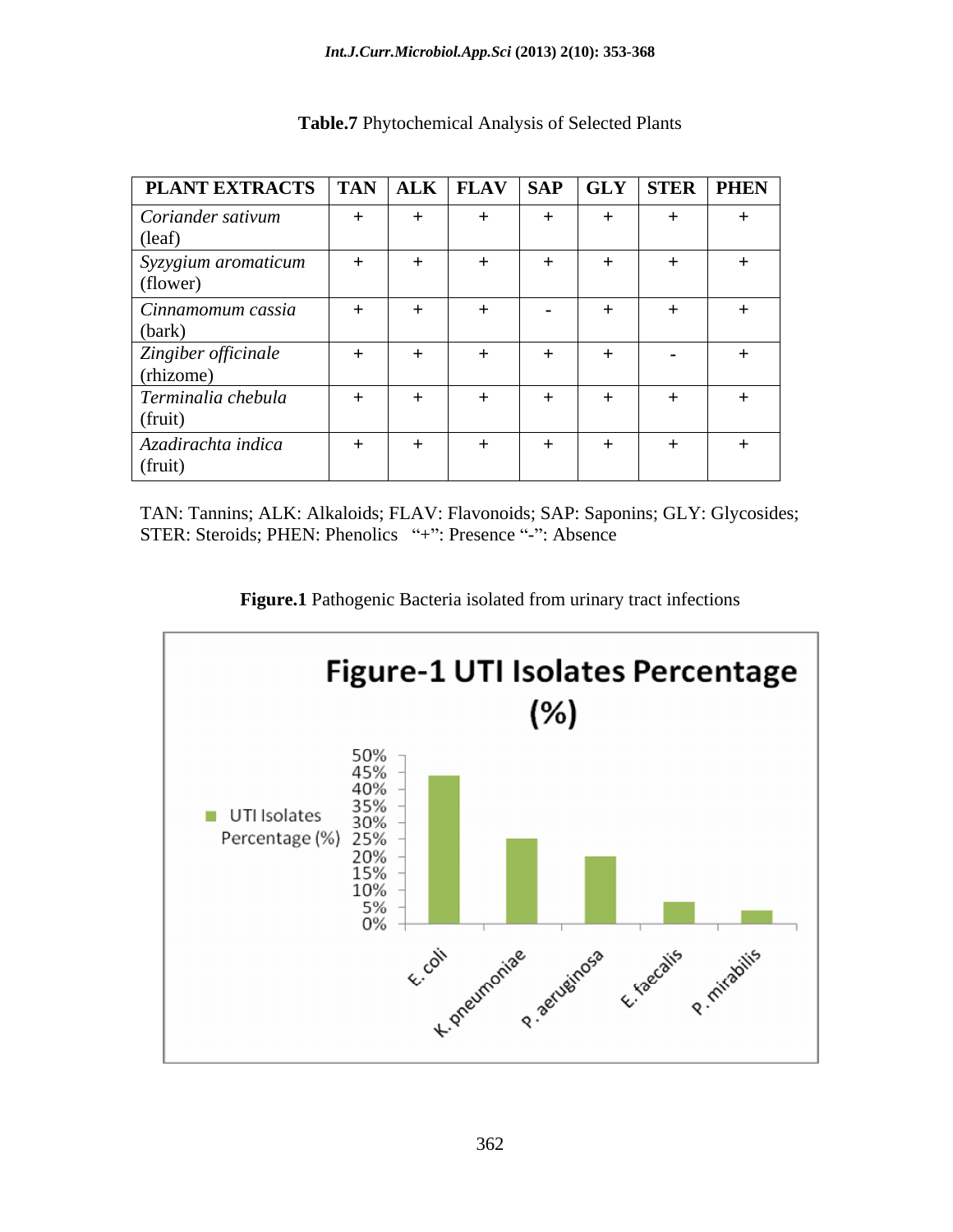

**Figure.2** Minimum Inhibitory Concentration (MIC) by Microdilution method (mg/ml).

The emergence of drug resistance with pathogens have been reported by Amit patient's poor compliance, drugs adverse Kumar *et al.*, (2012), Fuad M. M. H et al. effects and the higher cost of therapy (2012) and Al-Jiffri O et al. (2011).The combinations, indicates a strong need for a antibacterial potency was initially therapy regimens with similar or higher determined by the agar well diffusion antibiotics beneficial properties but with method (as shown in Table-4, 5 and 6) better adverse effects profiles. Results of the current study suggest a class effect antibacterial activity by MIC method (as antibacterial activity for clinical isolates, and indicate the superiority of the antibacterial activity of plant extracts Ethanolic extracts of all the plants compared to standard antibiotics. exhibited higher antibacterial effect than

Antibacterial activity of aqueous, all ethanolic extracts, Cinnamomum methanolic and ethanolic extracts of six *cassia-*bark exhibited highest antibacterial plants: *Coriander sativum* (leaves), Clove activity which inhibited all five bacterial *Syzygium aromaticum* (flower), UTI isolates in following order- *E. coli* > *Cinnamomum cassia* (bark), *Zingiber officinale* (rhizome), *Terminalia chebula* > *K. pneumoniae*. Antibacterial effect of (fruit), *Azadirachta indica* (fruit) was *C. cassia* bark extracts was studied by tested on five bacterial clinical isolates: Anjana Sharma *et al*., (2009) where in *Escherichia coli, Klebsiella pneumoniae,* high activity was recorded for ethanolic *Pseudomonas aeruginosa, Enterobacter* extract against *P. aeruginosa* of UTI *faecalis* and *Proteus mirabilis* from patients suffering with UTI. Similar UTI findings and the results obtained in our

antibacterial potency was initially followed by quantitative evaluation of shown in Figure-2).

aqueous and methanolic extracts. Among all ethanolic extracts, *Cinnamomum P. mirabilis* > *P. aeruginosa* > *E. faecalis* origin with a DIZ of 16mm. These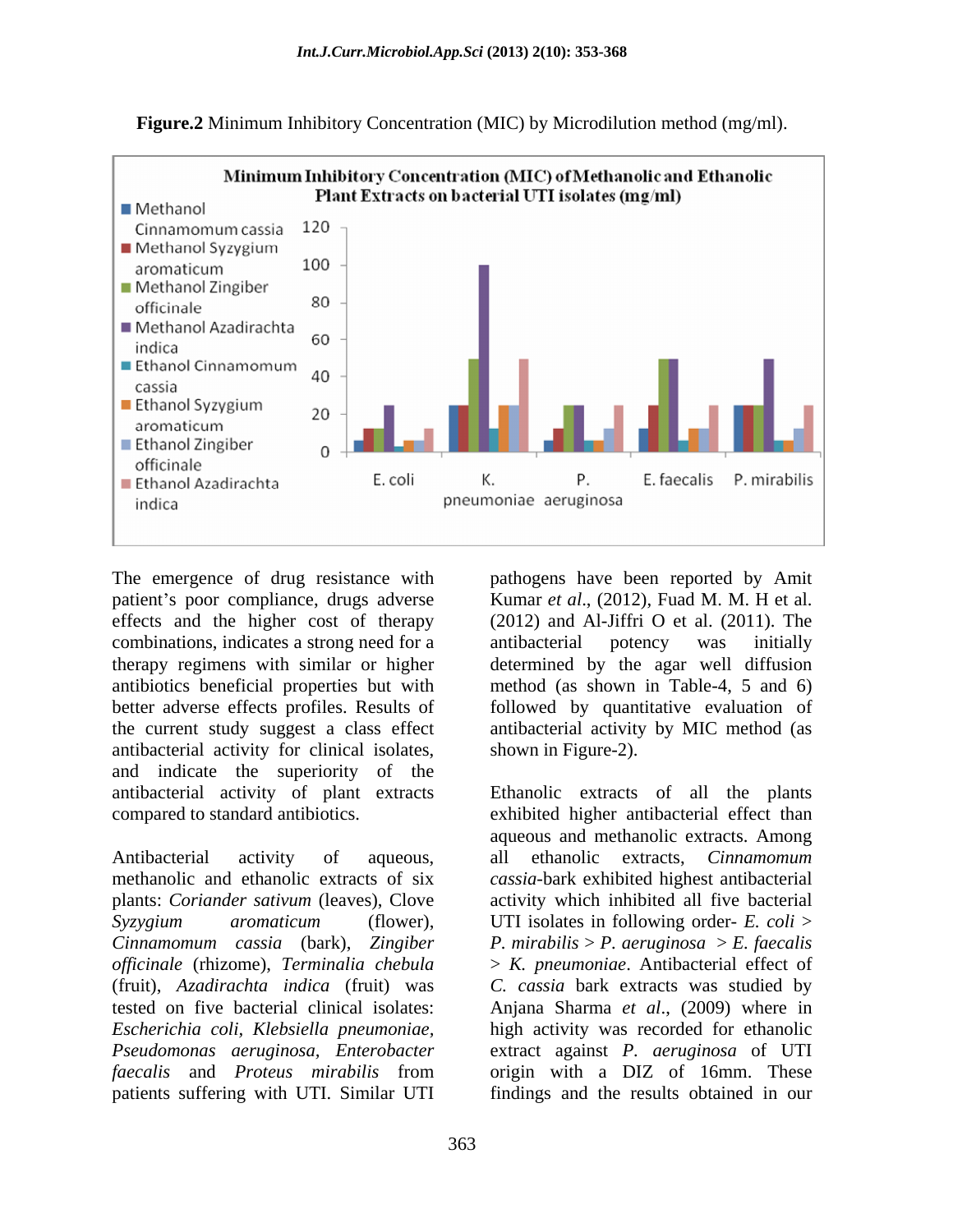study clearly confirm the effectiveness of reported by Anjana Sharma et al., (2009). *C. cassia* bark extracts on inhibition of

After *Cinnamomum cassia*, strong of antibacterial activity observed was: antibacterial effect was recorded for  $P$ . aeruginosa > E. coli > K. Pneumoniae. ethanolic extracts of *Syzygium aromaticum*- flower. The order of inhibition followed same pattern exhibited *P. mirabilis* and *E. faecalis*. The results by *C*. *cassia* except for *E. faecalis* and obtained in our study are superior to these *P. mirabilis* which were equally inhibited. In an interesting study on *E.* coli isolated of cold water, boiling water and ethanolic Terminalia chebula fruit extracts extracts of *Syzygium aromaticum*-flower

Antimicrobial activity of *Syzygium* and Dhanya Kumar et al., (2011). *aromaticum* was also studied by Rahman Interestingly in both the reports mm. They have reported high antibacterial *indica* extracts however, at lower activity in acetone extracts rather than ethanolic extracts. The DIZ values obtained in our study were higher than all these previous reports which clearly show

The antibacterial activity of ethanolic extracts of *Zingiber officinale* – rhizome compared to *Cinnamomum cassia* and *Syzygium aromaticum.* Following order of antibacterial effectiveness of ethanolic extracts on UTI pathogens was also

bacterial activity. extracts, highest antibacterial effect was reported by Anjana Sharma *et al*., (2009). Among water, acetone and ethanol recorded for ethanolic extracts. The order *P. aeruginosa <sup>&</sup>gt; E. coli <sup>&</sup>gt; K. Pneumoniae*. There was no inhibitory effect observed for all the three extracts against previous reports.

from UTI samples, the antibacterial effect In our study *Azadirachta indica* and was studied by Al-Jiffri *et al*., (2011). In against the tested UTI bacterial isolates. this study high antibacterial activity was As observed with other plant extracts recorded for ethanolic extracts with a zone higher activity was recorded for ethanolic of 18 mm, thereby again giving a extracts. The highest antibacterial effect confirmation that ethanolic extracts exert was observed against *E. coli*. The potential antibacterial effect. antibacterial effect of *Azadirachta indica et al*., (2011) on five bacterial strains with antibacterial activity was observed only at DIZ values range between 7.33 and 7.83 higher concentrations of *Azadirachta Terminalia chebula* fruit extracts expressed similar antibacterial effect was also studied by Yerima *et al*., (2012) and Dhanya Kumar *et al*., (2011). Interestingly in both the reports *indica* extracts however, at lower concentrations all tested bacteria were resistant.

that *Syzygium aromaticum* has strong methanolic and ethanolic) used in our antibacterial activity. study expressed good antibacterial effect was more against *E. coli* and least against *chebula* on gram positive and gram *K. pneumoniae*, with slight variation in negative bacteria. *E. coli* is the most pattern of antibacterial activity exhibited affected organism in their study followed antibacterial activity was observed: *E. coli Terminalia chebula* fruit extracts was *<sup>&</sup>gt; P. aeruginosa <sup>&</sup>gt; E. faecalis > P. mirabilis >K. pneumoniae*. The In comparison all extracts (aqueous, against all the tested bacteria. Hogade *et al.,* (2011) studied the antibacterial activity of aqueous fruit extracts of *Terminalia*  by *K. pneumoniae* and *P. aeruginosa*. Broad spectrum antibacterial activity of reported on selected gram positive and gram negative bacteria by Kannan *et al*.,  $(2009)$ . In their results ethanolic extracts expressed strong inhibitory effect against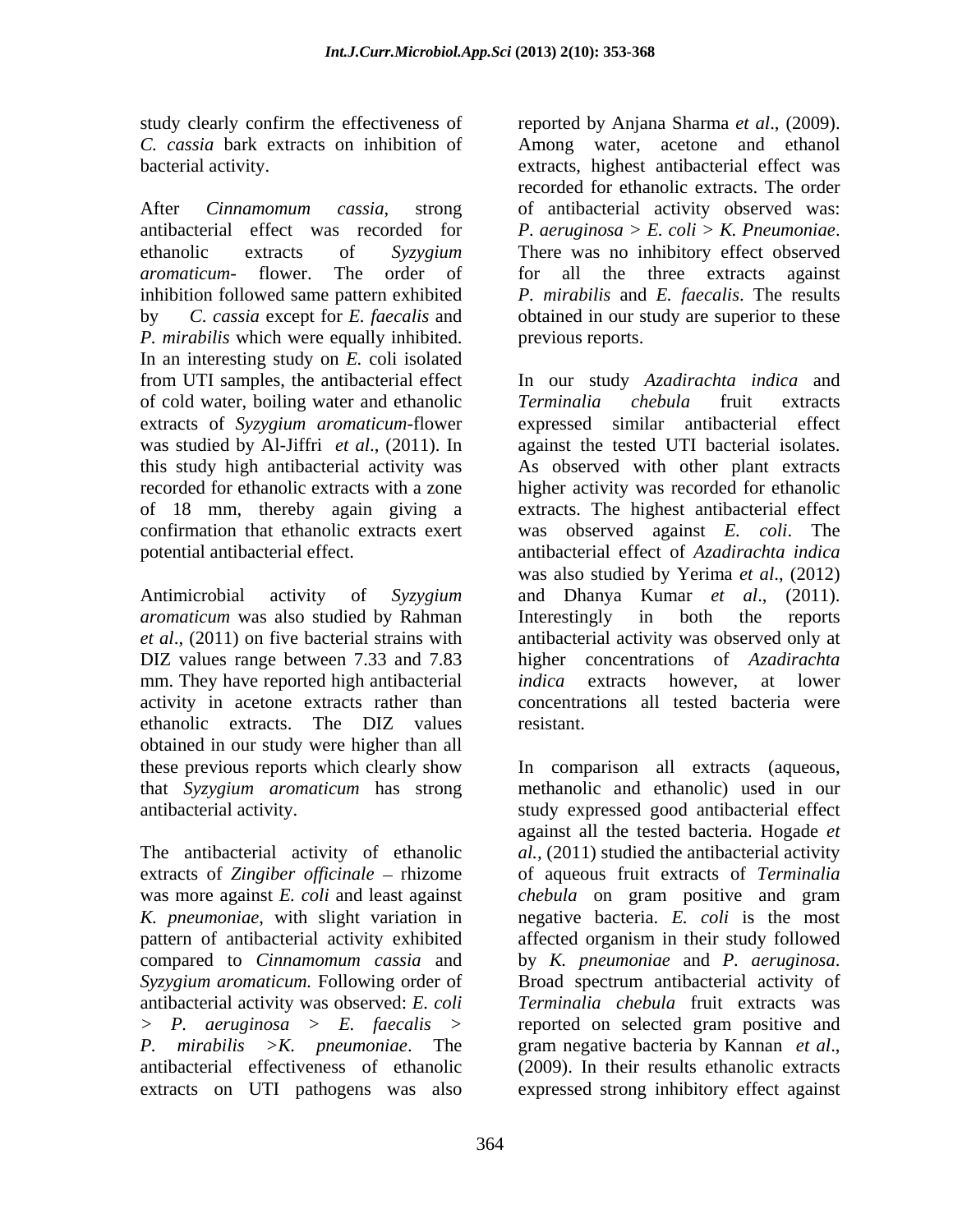*E. coli, P. aeruginosa* and *K. pneumoniae*. activity with the same source when In the present study ethanolic extracts of extracted with different solvent has proven *Coriander sativum* expressed less that not all phytochemicals that are antibacterial effect when compared with responsible for antibacterial activity are other plant extracts. Among five UTI soluble in a single solvent. Hence solvents isolates, higher effect was observed of different polarity should be employed against *P. mirabilis* and least against *K.*  as discussed in this study (polar and *pneumoniae*. Ates and Erdogrul (2003) nonpolar). studied the antibacterial effect of ethanol,<br>ethyl acetate, acetone and chloroform In the present study ethanolic extracts of extracts of *Coriander sativum*. selected plants expressed highest and Interestingly none of the extract expressed broad spectrum antibacterial activity to any antibacterial effect. Dash *et al*., (2011) pathogenic UTI isolates. Two possibilities reported antibacterial activities of that may account for this higher methanol and acetone extracts of antibacterial activity of ethanolic extracts *Coriander sativum* on selected bacteria. are the nature of biological active Methanol extracts expressed high antibacterial activity against *P. aeruginosa* essential oils, terpenoids, tannins etc.), and *E. coli.* The DIZ values obtained in which may be enhanced in the presence of our study are much higher than all these ethanol; and stronger extraction capacity previous reports. of ethanol that may have yielded a greater

The results obtained for the plant extracts in the present study showed significant 2008). antibacterial activity against the five pathogenic UTI isolates tested. Among all least affected organism giving a clue that this study expressed broad spectrum by micro dilution showed good results compared to well diffusion method as method has advantage of lower workloads and medicinal use. The presence of and growth medium. (Sokovic *et al.*, constituents may be responsible for the 2007). The difference in the antibacterial antibacterial activity.

nonpolar).

In the present study ethanolic extracts of selected plants expressed highest and broad spectrum antibacterial activity to components (alkaloids, flavonoids, number of active constituents responsible for antibacterial activity (Gosh *et* al., 2008).

the tested bacteria *K. pneumoniae* is the conclude that all selected plants used in capsule and other determinant factors such antibacterial activity on bacterial UTI as enzyme may be responsible for isolates with highest activity recorded for decreasing the effectiveness of the ethanolic extracts. The data obtained for components present in plant extracts. MIC antibacterial activity of 10 standard there may be a problem with the diffusion antibiotics were ineffective in inhibiting of the biological component into the agar. the growth of these bacterial isolates, on The hydrocarbon components either the other hand all the extracts- aqueous, remain on the surface of the medium or a methanolic and ethanolic exerted good evaporate (Griffin *et al*., 2000). That could antibacterial activity. Importantly the be the reason for the better results obtained results suggest that these plants contain by the microdilution method. Broth active ingredients which qualify them for for a large number of replicates and the phytocompounds in the extracts including use of small volumes of the test substance phenols, tannins and flavonoids as major Based on the results obtained we can this study expressed broad spectrum antibiotics commonly used for UTI treatment concludes that, most of the methanolic and ethanolic exerted good medicinal use. The presence of constituents may be responsible for the antibacterial activity.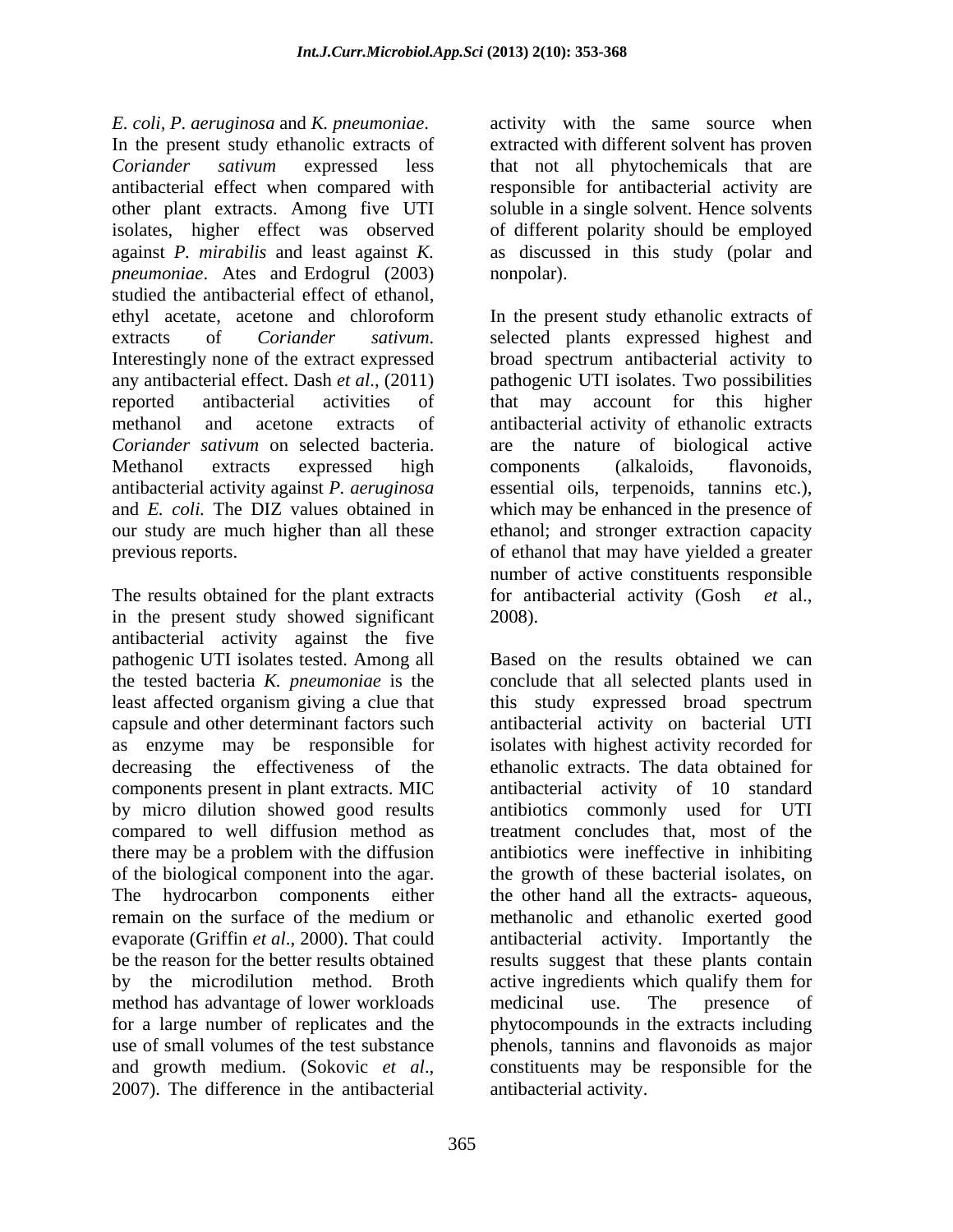The authors are thankful to Principal and<br>Dhanya Kumar, N.M., 2011. The Management Committee, Mumtaz Degree & P.G. College, India and "Center for *indica*, *Glycyrrhiza glabra*, *Cinnamum* Female Scientific and Medical Colleges", <br>zeylanicum, Syzygium aromaticum, Deanship of Scientific Research, King Saud University, Riyadh, KSA for providing the facilities to carry out research work. Authors also thank Prof. S. Forbes B.A., D.F. Sahm, Weissfeld, A.S. Varalaxmi, Head Dept. of Botany, Govt. 2007. Bailey and Scott's Diagnostic<br>City College. Hyderabad. India for microbiology. 12<sup>th</sup> edition., Mosby City College, Hyderabad, India for identifying the plant specimens.

- Al-Jiffri, O., M.F. Zahira, El-Sayed and Al- Sharif, F.M. 2011. Urinary Tract Infection with Escherichia coli and Antibacterial Activity of Some Plant Extracts. Inter. J.
- Anjana, S., V. Rani and Padmini, R. 2009. Plants Used by Tribals against UTI
- Ates, D.A., and Erdogrul O.T. 2003.
- Betoni, J.E., R.P. Mantovani, L.N. Barbosa between plant extract and antimicrobial
- Bryan, T.N., 1993. Probabilistic identification
- de Boer, H.J., A. Kool, A. Broberg, W.R. Mziray, I. Hedberg and Levenfors, J.J.
- Dash, B.K., S. Sultana and Sultana, N. 2011. Antibacterial Activities of Methanol and Acetone Extracts of Fenugreek

**Acknowledgement** (*Trigonella foenum*) and Coriander (*Trigonella foenum*) and Coriander (*Coriander sativum*). Life Sci. Medicine Res. 2011: LSMR-27.

- Dhanya Kumar, N.M., 2011. The antimicrobial activity of *Azadirachta indica, Glycyrrhiza glabra, Cinnamum zeylanicum, Syzygium aromaticum, Accacia nilotica* on *Streptococcus mutans* and *Enterobacter feacalis*-An in vitro study. Endodontol. 23 (1): 16-23.
- 2007. Bailey and Scott's Diagnostic microbiology.  $12<sup>th</sup>$  edition., Mosby <sup>th</sup> edition., Mosby Elsevier, 842-55.
- **References** (suppl): 5S-13S. Foxman, B., 2002. Epidemiology of urinary tract infections: incidence, morbidity and economic costs. American J.Med. 113 (suppl): 5S-13S.
	- Microbiol. Res.2 (1): 01-07. Trom UTI Patients. Inter. J.res. Pharma. Fuad, M.M.H., H. Ferdowsy, M.N. Hossain, M.J. Foysal and Rahman, M.M. 2012. In Vitro Antibacterial Activity of Common Antibiotics and Herb Extracts to Clinical Isolates of *Escherichia coli* Collected from UTI Patients. Inter. J.res. Pharma. Biomed. Sci.3 (2): 987-992.
	- Antibacterial Activity of Some Medicinal Goldman, D.A., and Huskins, W.C. 1997. Causing Pathogens. World. Appl. Sci .J. 7 resistant bacteria: A strategy priority for (3): 332-339. hospitals worldwide. Clin. Infect. Dis. 24: Control of nosocomial antimicrobial-139-145.
	- Antimicrobial activities of various Goldstein, F.W., 2000. The multicenter study medicinal and commercial plant extracts. Turk. J. Biol. 27:157-162. bacterial strains isolated from patients and Fernando, J.A. 2006. Synergism Group-Antibiotics susceptibility of with community  $-$  acquired urinary infections in France. Eur. J. Microbiol.Infect. Dis. 19: 112-117.
	- drugs used on *Staphylococcus aureus* Gosh, A., B.K. Das, A. Roy, B. Mandal and disease. Mem. Inst. Oswaldo Cruz. 101: Chand, G. 2008. Antibacterial activity of 387-390. some medicinal plant extracts. J. Nat. Med. 62: 259-262.
	- of bacteria, PIB computer kit. Medical Griffin, G.S., L.J. Markham and Leach, N.D. Statistics and computing University 2000. An agar dilution method for the Southampton, SO94XYUK. determination of the minimum inhibitory determination of the minimum inhibitory concentration of essential oils. J. Essential Oil Res. 12: 149-255.
	- 2005. Antifungal and Antibacterial Gupta, P.C., R. Batra, A. Chauhan, P. Goyal Activity of Some Herbal Remedies from and Kaushik, P. 2009. Antibacterial Tanzania. J. Ehnopharmacol. 96: 461-469. activity and TLC Bioautography of and Kaushik, P. 2009. Antibacterial *Ocimum basilicum* L. against pathogenic bacteria. J. Pharma.Res.2 (3): 407-409.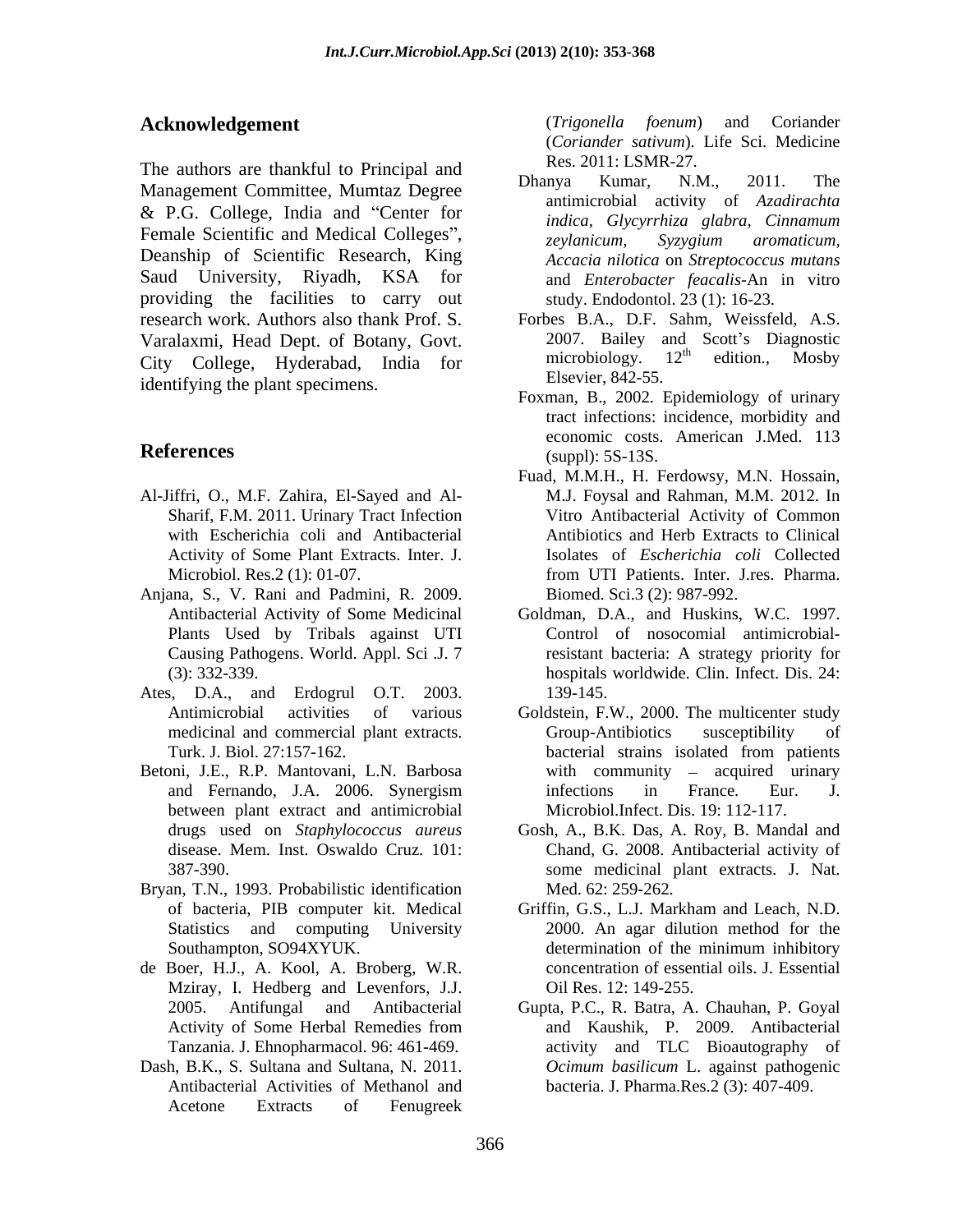- Harborne, JB., 1998. Phytochemical Methods: A guide to modern techniques of plant in *Escherichia coli* isolates from
- Hogade, M.G., S. Jalapure and Kuthar, S.
- Iroha, I.R., M.U. Adikwu, C.U. Esimone, I.
- Islam, B., S.N. Khan, I. Haque, M. Alam, M. Mushfiq and Khan, A.U. 2008. Novel and Wilkins.<br>Anti-adherence Activity of Mulberry Mady and Helmi.
- Kafaru, E., 1994. Immense help formative
- Kannan, P., S.R. Ramadevi and Hooper, W.
- Kolkate, C.K., A.P. Purohit and Kokhale, S.B.
- 
- Kumar, A., N. Jhadwal, M. Lal and Singh, M.
- 
- Kunin, C., 1997. Urinary tract infections. 5 Med. J. 2: 353-355.
- Kurutepe, S., S. Surucuoglu, C. Sezgin, H.

analysis.  $3^{rd}$  edition., Chapman and Hall, community-acquired urinary tract London. infections during 1998-2003 in Turkey. 2005. Increasing antimicrobial resistance in *Escherichia coli* isolates from community-acquired urinary tract Japan. J. Infect. Dis. 58: 159-161.

- 2011. Antibacterial Activity of fruit Lee, S.B., K.H. Cha, S.N. Kim, S. extract of *Terminalia chebula* Retz. Altantsetseg, S. Shatar and Sarangerel, O. against some Gram Positive and Gram 2007. The Antimicrobial Activity of Negative Bacteria. Inter. J. Essential Oil from *Dracocephalum* Pharm.Pharmaceut. Sci.Res.1 (1): 26-29. *foetidum* Against Pathogenic 2007. The Antimicrobial Activity of Essential Oil from *Dracocephalum foetidum* Against Pathogenic Microorganisms. J. Microbiol. 45: 53-57.
- Aibinu and Anadi, E.S. 2009. Extended Lewis, K., and Ausubel, F.M. 2006. Prospects spectrum Beta-Lactamase (ESBL) in *E.*  of plant derived antibacterials. Nat. *coli* isolated from a tertiary hospital in Biotechnol. 24: 1504-1507. Biotechnol. 24: 1504-1507.
- Enugu State, Nigeria. Pak. J. Med. Sci. 25: Mac Faddin, F.J., 2000. Biochemical tests for 279-282. identification of Medical Bacteria*.* 3 rd edition., Philadelphia: Lippincott Williams and Wilkins.
- Anti-adherence Activity of Mulberry Mady and Helmi. 2003. Urinary tract infection Leaves: Inhibition of *Streptococcus* pathogens and antibiotic sensitivity *mutans* Biofilm by 1-Deoxynojirimycin patterns in hospitalized infants and Isolated from *Morus alba*. J. Antimicrob. children in Al-jahra Hospital, Kuwait. Chemother. 62 (4): 751-757. Egyptian. J. Medical Microbiol. 12: 415 pathogens and antibiotic sensitivity 420.
- workshop. In Essential Pharmacology. 1<sup>st</sup> NCCLS and Antimicrobial Susceptibility edition., Elizabeth Kafaru Publishers; Testing. 1998. Performance Standards for Lagos, Nigeria. Antimicrobial Susceptibility Testing. In 2009. Antibacterial Activity of *Terminalia chebula* fruit extract. African. J. Microbiol. Res.3 (4): 180-184. Informational Supplement. M100-S8, 18 Blood Safety and Clinical Technology Guidelines on Standard Operating Procedures for Microbiology. Eight (1), NCCLS Pennsylvania, USA.
- 2003. Qualitative chemical examination. Nunezsanchez, J.C., B.M. Catala and In Text book of pharmacognosy. 2<sup>2nd</sup> Balaquer, MJ. 1999. Tratameinto delas edition., Nitani Publication Pune, India, infections urinaries en pacientes con 108-109. factors deriesgo. Med. Clin. 24: 558-559.
- Kreig, R.N., and Holt, G.J. 1984. In Bergey s Okada, K.Y., and Usui Abe, T. 1994. Manual of Systematic Bacteriology. Statistical studies on bacteria isolated William and Wilkins Co. Baltimore. The metal of the multiple state infections. Hinvokika from urinary tract infections. Hinyokika Kiyo*.* 31: 91-98.
	- 2012. Antibacterial activity of some Perez, C., M. Pauli and Bazerque, P. 1990. An Medicinal Plants used against UTI causing antibiotic assay by agar-well diffusion Pathogens. Inter. J. Drug Develop. Res.4 method. Acta Biologiae et Medecine (2): 278-283. Experimentalis. 15: 113-115.
- Kunin, C.M. 1994. Urinary tract infections in Porter, I.A., and Bordie, J. 1969. Boric acid females. Clin. Infect. Dis. 18: 1-12. preservation of urine samples. British Med. J. 2: 353-355.
	- edition., Baltimore: Williams and Wilkins: Rahman, M.M., M.A. Rahman, M.S. Islam 301-304. and Alam, M.F. 2011. In vitro controlling Gazi, M. Gulay and Ozbakkaloglu, B. bacteria by clove extracts (*Syzygium* Rahman, M.M., M.A. Rahman, M.S. Islam of selected human diarrhea causing